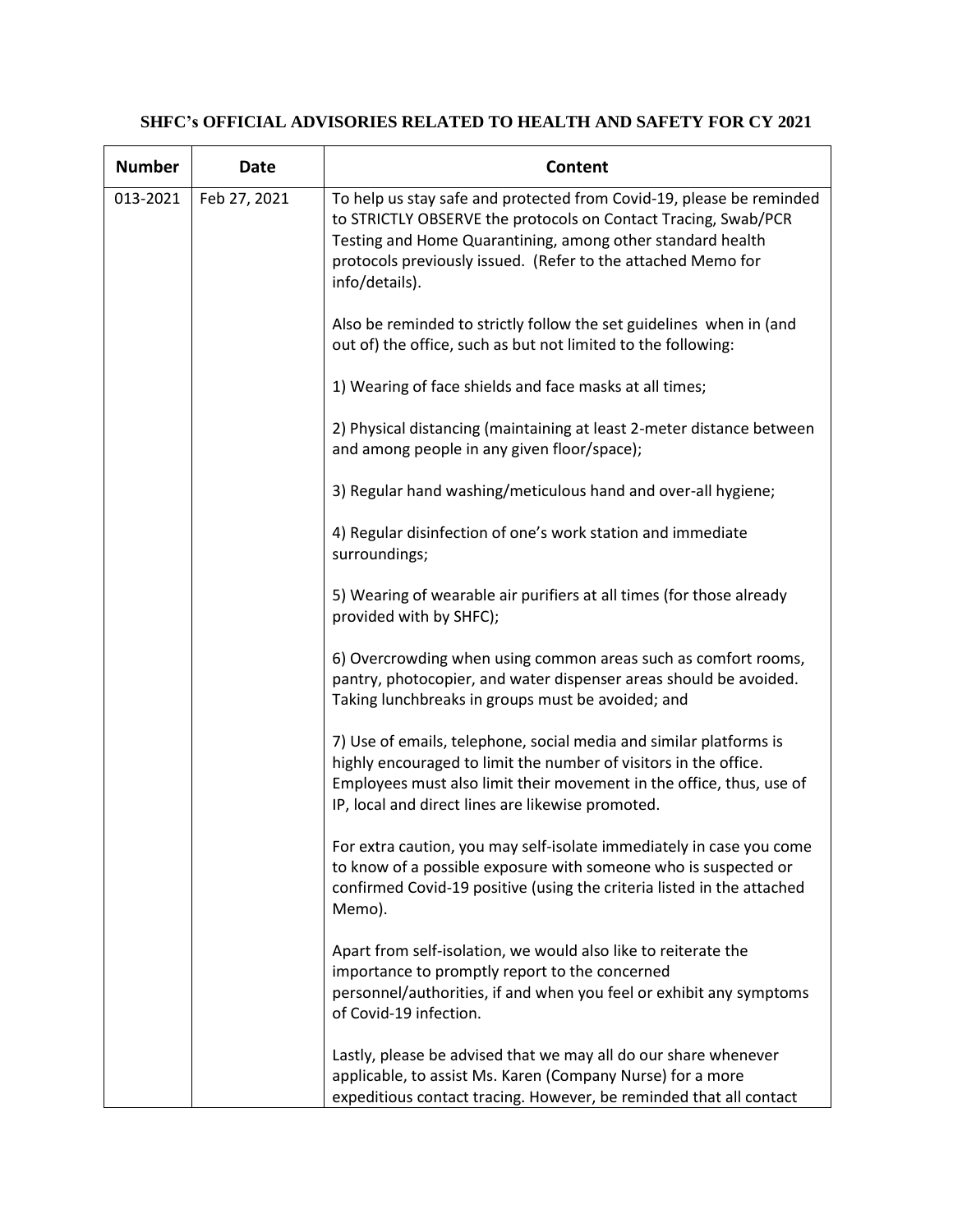|          |              | tracing efforts should be done discreetly to avoid creating                   |
|----------|--------------|-------------------------------------------------------------------------------|
|          |              | unnecessary concerns.                                                         |
|          |              |                                                                               |
|          |              | Additional guidelines and/or information will be posted as may be             |
|          |              | deemed necessary.                                                             |
|          |              |                                                                               |
|          |              | Thank you.                                                                    |
|          |              | *Memorandum SHFC Protocols on Contact Tracing, Home                           |
|          |              | <b>Quarantining and Swab/RT-PCR Testing</b>                                   |
| 017-2021 | Mar 10, 2021 | As an extra safety measure, please be informed that there will be             |
|          |              | fogging at the Head Office tonight at 7PM. All floors and rooms will be       |
|          |              | opened for thorough disinfection. Also be advised that the HO will be         |
|          |              | open for business tomorrow, March 11.                                         |
|          |              |                                                                               |
|          |              | Thank you.                                                                    |
| 018-2021 | Mar 12, 2021 | Please be informed of the work arrangements for March 15 to 31,               |
|          |              | 2021.                                                                         |
|          |              |                                                                               |
|          |              | Additional info/guidelines will be posted as may be deemed                    |
|          |              | necessary.                                                                    |
|          |              |                                                                               |
|          |              | Thank you.                                                                    |
|          |              |                                                                               |
|          |              | *019_Memorandum on General Guidelines on Work Arrangements for                |
| 022-2021 |              | the Period of March 15 to 31 2021                                             |
|          | Mar 21, 2021 | Please be informed of the work arrangements for March 22 to April 4,<br>2021. |
|          |              |                                                                               |
|          |              | Additional info/guidelines will be posted as may be deemed                    |
|          |              | necessary.                                                                    |
|          |              |                                                                               |
|          |              | Thank you.                                                                    |
|          |              |                                                                               |
|          |              | *039_Memorandum_Work Arrangement pursuant to Malacanang                       |
|          |              | <b>Memorandum Circular</b>                                                    |
| 023-2021 | Mar 24, 2021 | As an initial step in proposing for a Vaccination Program for SHFC            |
|          |              | employees, we are conducting a brief survey via the link below.               |
|          |              |                                                                               |
|          |              | Thank you.                                                                    |
|          |              |                                                                               |
|          |              | <i>*Survey Vaccination</i>                                                    |
| 024-2021 | Mar 28, 2021 | Please be informed of the work arrangements for SHFC Offices under            |
|          |              | the Enhanced Community Quarantine from March 29 to April 4, 2021.             |
|          |              |                                                                               |
|          |              | Additional info/guidelines will be posted as may be deemed                    |
|          |              | necessary.                                                                    |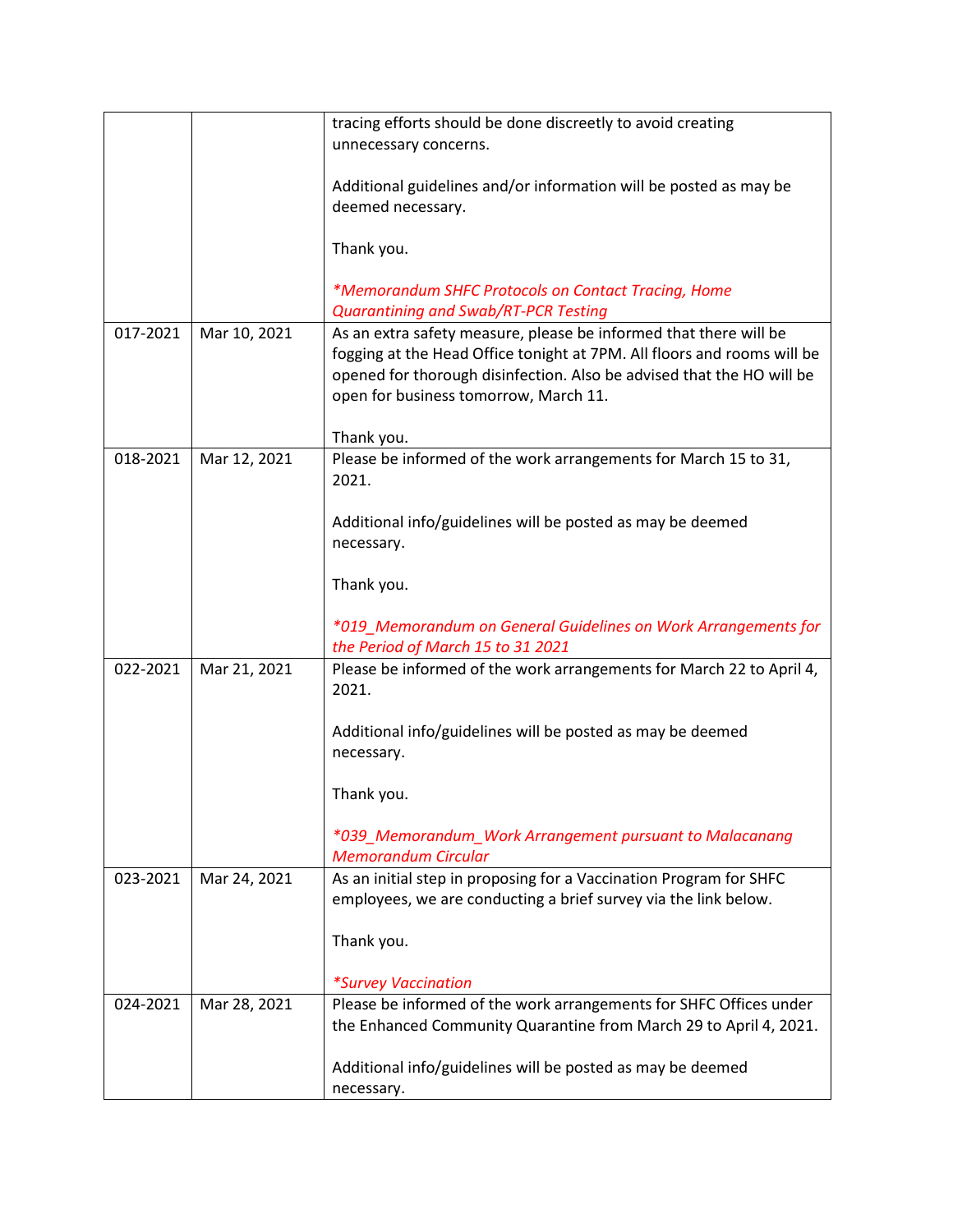|          |                | Thank you.                                                                                                                                                                                                                                                                                                                                                                                   |
|----------|----------------|----------------------------------------------------------------------------------------------------------------------------------------------------------------------------------------------------------------------------------------------------------------------------------------------------------------------------------------------------------------------------------------------|
|          |                | *023_Memorandum_Work Arrangement for the period March 28-<br>April 4, 2021, 2021                                                                                                                                                                                                                                                                                                             |
| 025-2021 | Mar 29, 2021   | Per Management's instruction, please be informed that the official<br>work schedule for SHFC Offices under the Enhanced Community<br>Quarantine (NCR, Laguna, Cavite, Rizal, and Bulacan) is from 8am to<br>3pm effective today, March 29 to March 31, 2021.<br>Additional info/guidelines will be posted as may be deemed                                                                   |
|          |                | necessary.                                                                                                                                                                                                                                                                                                                                                                                   |
|          |                | Thank you.                                                                                                                                                                                                                                                                                                                                                                                   |
| 028-2021 | April 13, 2021 | As a follow up survey on the proposed Vaccination Program for SHFC<br>employees, please accomplish the questionnaire via the link below.                                                                                                                                                                                                                                                     |
|          |                | We have included questions related to the availability of COVID-19<br>vaccines which is part of DHSUD's initiatives. Thus, we would like to<br>request everyone to submit your responses immediately.                                                                                                                                                                                        |
|          |                | For further concerns, you may send a direct message to Ms. Karen.                                                                                                                                                                                                                                                                                                                            |
|          |                | Thank you.                                                                                                                                                                                                                                                                                                                                                                                   |
|          |                | *Survey on COVID-19 Vaccination                                                                                                                                                                                                                                                                                                                                                              |
| 034-2021 | May 10, 2021   | The Occupational Safety and Health Center will conduct the Online<br>Training on Basic Occupational Health and Safety-Safety Officer 2 for<br>Public Sector on May 10-14 (Batch 1) and 17-21, 2021 (Batch 2) from<br>8:00 Am to 5:00 PM. The members of Committee on Health and<br>Safety are directed to attend the said online training.                                                   |
|          |                | HRDD has e-mailed the registration details to participants. Once<br>successfully registered, OSHC will send the zoom details.                                                                                                                                                                                                                                                                |
|          |                | For assistance and questions, please coordinate with Ms. Rhom.                                                                                                                                                                                                                                                                                                                               |
| 040-2021 | June 3, 2021   | Thank you.<br>Pursuant to the IATF Resolution No. 117 s.2021, please be informed<br>that, as recommended by the National Task Force Against COVID-19,<br>"employees in the government agencies and instrumentalities<br>including government-owned and controlled corporations and local<br>government" have been included in the Priority Group A4 of the<br>COVID-19 Immunization Program. |
|          |                | Relative to this, we are encouraging everyone who has not been<br>inoculated yet, to get in touch with your respective LGUs to check the<br>availability of the vaccines for the Priority Group A4.                                                                                                                                                                                          |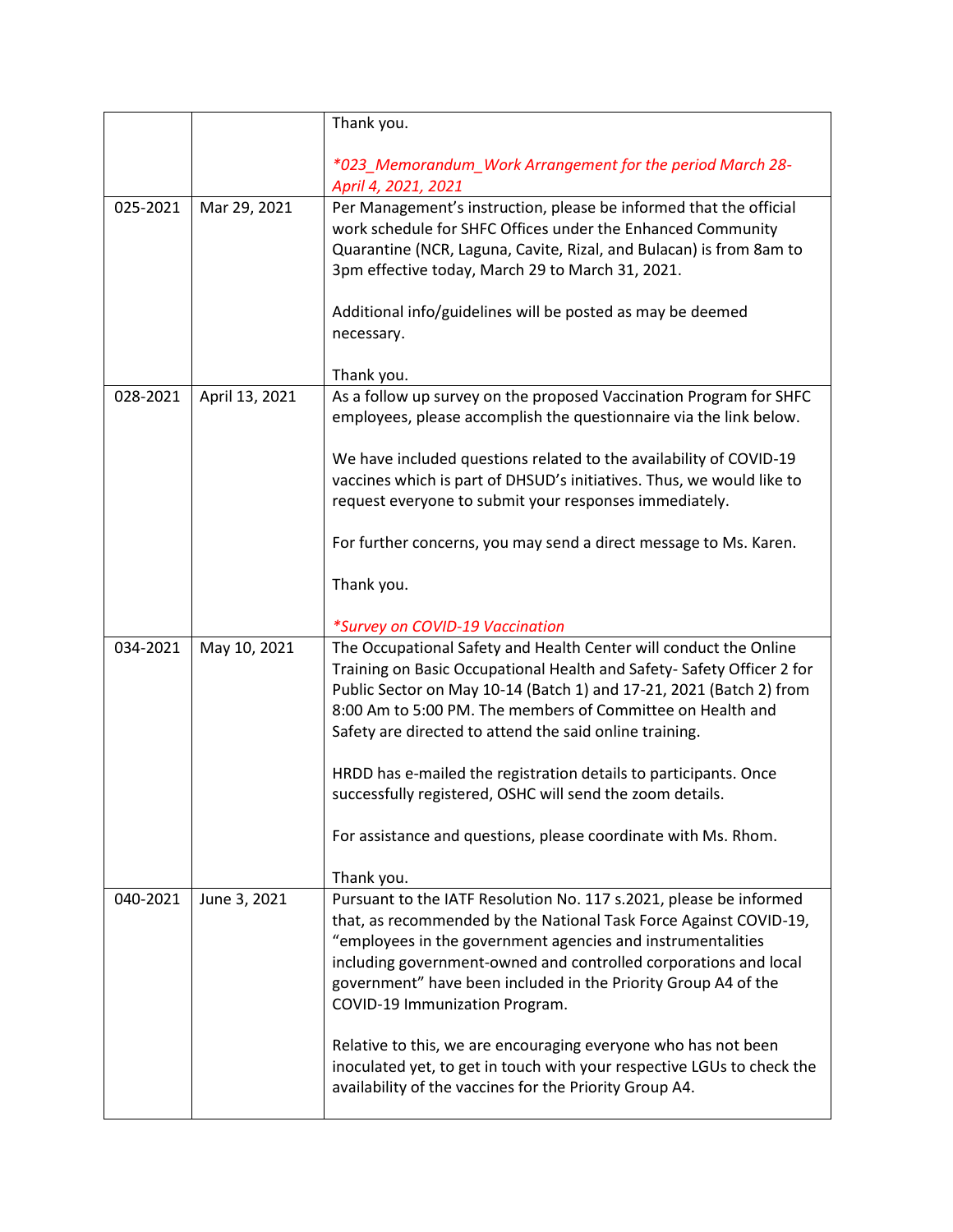|          |               | The City Government of Makati under its Bakuna Makati Program has<br>opened its online registration for the A4 Group. For those reporting in<br>the Head Office, you may register via the link below. Also be reminded<br>to follow the registration process accordingly for your registration to<br>be valid and accepted.<br>https://www.covid19vaccine.safemakati.com<br>After a successful registration, employees shall fill out the Google<br>Form below, to be submitted on or before June 7, 2021.<br>https://docs.google.com/forms/d/e/1FAIpQLSd7WdfbyuP7V8300gV6<br>H1J8YFTyQZ2E7HAq-5bLAS6DOIIJdg/viewform?usp=pp_url<br>You may also visit the FB page of the City Government of Makati for<br>more information.<br>For questions and other concerns, you may send a direct message to<br>Ms. Karen or Ms. Maan of HRD.<br>Thank you. |
|----------|---------------|---------------------------------------------------------------------------------------------------------------------------------------------------------------------------------------------------------------------------------------------------------------------------------------------------------------------------------------------------------------------------------------------------------------------------------------------------------------------------------------------------------------------------------------------------------------------------------------------------------------------------------------------------------------------------------------------------------------------------------------------------------------------------------------------------------------------------------------------------|
| 041-2021 | June 16, 2021 | Please be informed that DSHUD has decided to cancel the planned<br>purchase/procurement of Pfizer-NBiotech vaccines. This is due to the<br>IATF resolution 117 that categorizes A4 (Economic Frontliners) as the<br>next priority group of Local Government Units for inoculation.<br>For those who were not able to register through the link provided in<br>the advisory posted on June 3, 2021, and who have not registered or<br>have no schedule yet with their respective LGUs, kindly fill out the<br>google form via the link below. SHFC through HRD will register on<br>behalf of the employees who want to avail the vaccines under the                                                                                                                                                                                                |
|          |               | Bakuna Makati Program.<br>Kindly accomplish the form on or before June 23, 2021. HRD will<br>prepare a summary of the submitted forms to be forwarded to the<br>City Government of Makati for vaccination schedule/s and<br>confirmation numbers. Please take note that the submission of the<br>official list is allowed only ONCE and cannot be edited nor revised<br>once submitted.                                                                                                                                                                                                                                                                                                                                                                                                                                                           |
|          |               | https://docs.google.com/forms/d/e/1FAIpQLSes6-wLARJo1XxJsfsO8-<br>Sj5KN6YwiStl1JpKPgbLte6uwWHw/viewform?usp=pp_url<br>Also, employees who have been vaccinated are requested to inform<br>Ms. Karen or Ms. Maan of HRD for proper tagging and monitoring<br>purposes.                                                                                                                                                                                                                                                                                                                                                                                                                                                                                                                                                                             |
|          |               | Thank you.                                                                                                                                                                                                                                                                                                                                                                                                                                                                                                                                                                                                                                                                                                                                                                                                                                        |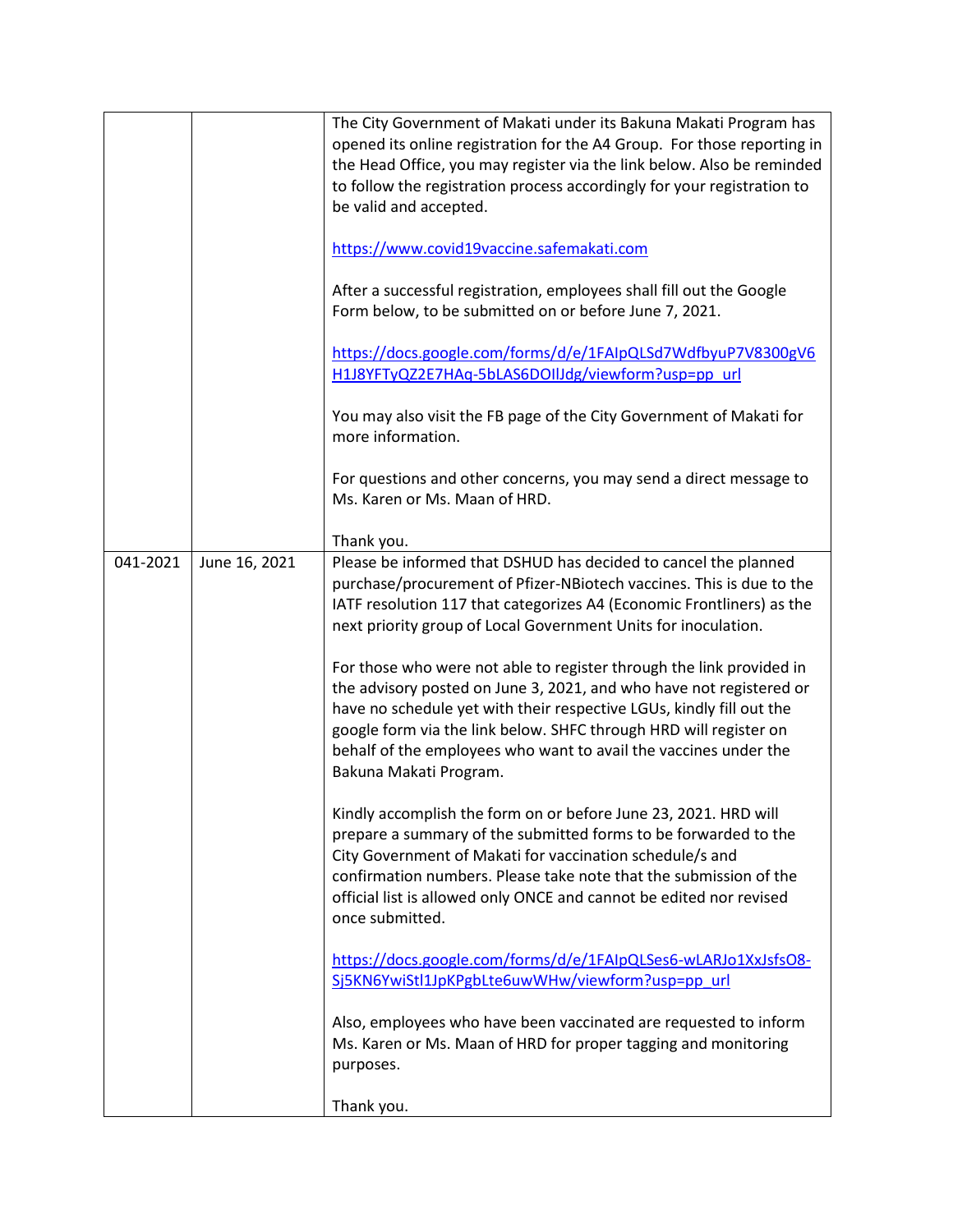| 042-2021 | July 5, 2021   | In line with the ManCom Resolution dated July 1, 2021, please be<br>informed that SHFC Offices will be open from 8:00am to 5:00pm,<br>Mondays to Fridays effective July 7, 2021.                               |
|----------|----------------|----------------------------------------------------------------------------------------------------------------------------------------------------------------------------------------------------------------|
|          |                | In this regard, all group/department heads must ensure to designate<br>at least one staff who will man their respective physical units until<br>5pm to ensure full 8-hour operations in the offices.           |
|          |                | Further, immediate heads shall determine the daily schedule of<br>his/her staff that will be required to stay until 5pm.                                                                                       |
|          |                | The above schedule shall also serve as a gradual transition to new<br>work arrangements which will be implemented effective July 16,<br>2021. The guidelines will be posted as soon as finalized.              |
|          |                | For inquiries and other concerns on timekeeping, please coordinate<br>with or send DMs to Ms. Arlen and Mr. Quiel (for regular employees)<br>and Ms. Darlene and Mr. Brylle (for the agency-hired employees).  |
|          |                | Thank you.                                                                                                                                                                                                     |
| 043-2021 | July 15, 2021  | Please be informed that the work arrangements contained in the<br>previous official advisory (No. 2021-042) will remain in effect until July<br>31, 2021.                                                      |
|          |                | Relative to this, please be reminded of the following:                                                                                                                                                         |
|          |                | 1) SHFC Offices will be open from 8:00am to 5:00pm, Mondays to<br>Fridays.                                                                                                                                     |
|          |                | 2) All group/department heads must ensure to designate at least one<br>staff who will man their respective physical units until 5pm to ensure<br>full 8-hour operations in the offices.                        |
|          |                | 3) Immediate heads shall determine the daily schedule of his/her staff<br>that will be required to stay until 5pm.                                                                                             |
|          |                | The guidelines for the new work arrangements to be implemented<br>effective August 01, 2021 will be posted once finalized and approved.                                                                        |
|          |                | For inquiries and other concerns on timekeeping, please coordinate<br>with or send DMs to Ms. Arlen and Mr. Quiel (for regular employees)<br>and Ms. Darlene and Mr. Brylle (for the agency-hired employees).  |
|          |                | Thank you.                                                                                                                                                                                                     |
| 047-2021 | August 5, 2021 | Please be informed of the work arrangements, and other related<br>matters for SHFC Offices under the different community quarantine<br>classifications (ECQ, MECQ, GCQ, and MGCQ) effective August 6,<br>2021. |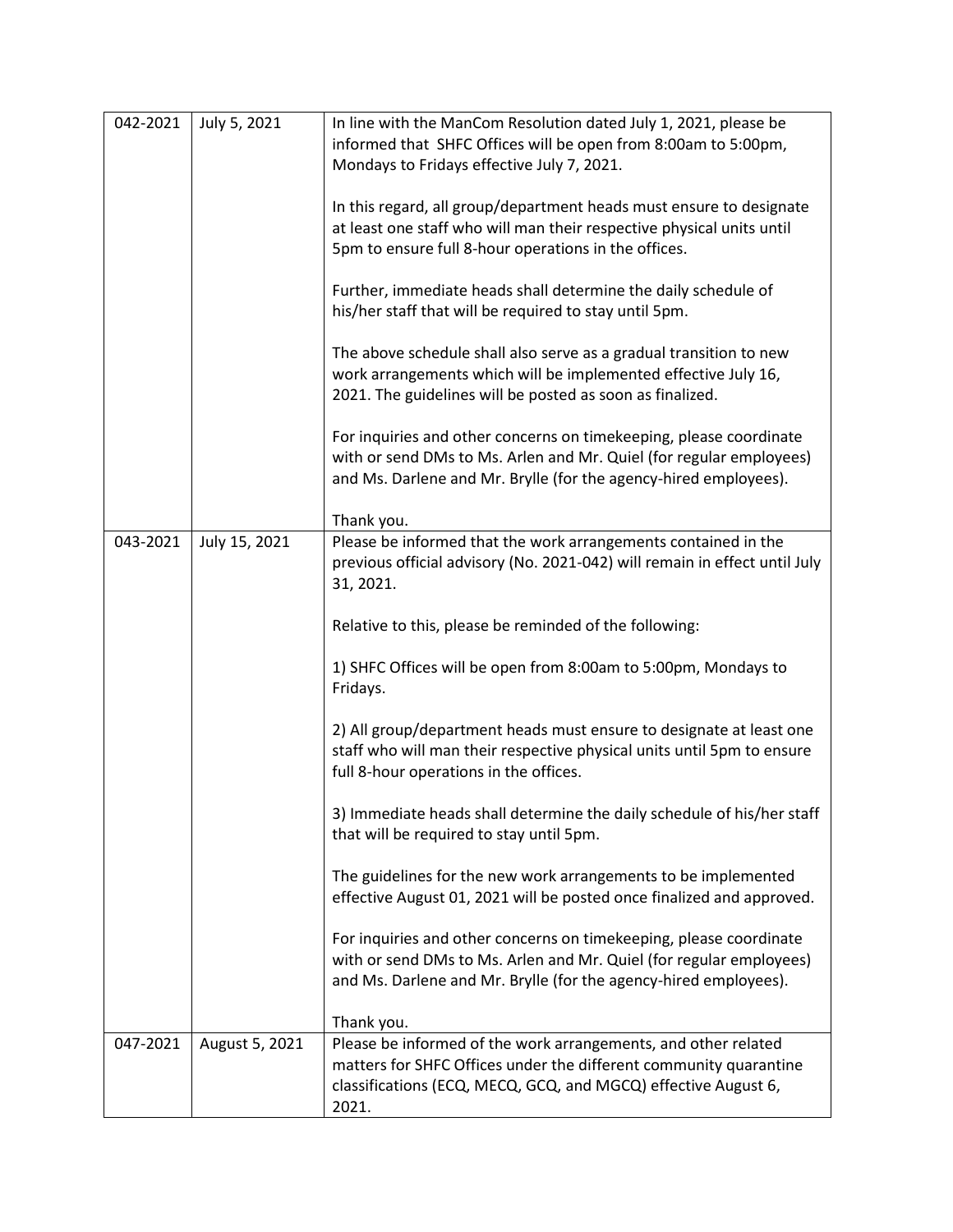|          |                       | Additional info/guidelines will be posted as may be deemed<br>necessary.<br>Thank you.<br>*001_OVPHRAG Memorandum_General Guidelines on Work<br>Arrangements under the Different Community Quarantine                                                                                                                                                                                                                                                                                                                                                                                                                                                                                                                                                                                                                                                                                                                                                                                                                                                                      |
|----------|-----------------------|----------------------------------------------------------------------------------------------------------------------------------------------------------------------------------------------------------------------------------------------------------------------------------------------------------------------------------------------------------------------------------------------------------------------------------------------------------------------------------------------------------------------------------------------------------------------------------------------------------------------------------------------------------------------------------------------------------------------------------------------------------------------------------------------------------------------------------------------------------------------------------------------------------------------------------------------------------------------------------------------------------------------------------------------------------------------------|
| 054-2021 | September 16,<br>2021 | <b>Classifications</b><br>Please be informed that despite the transition from community<br>quarantine to new alert level system with granular lockdowns<br>effective September 15, the current work arrangements will remain as<br>is for SHFC Offices until September 30, 2021 (see attached memo).<br>Additional info/guidelines will be posted as may be deemed<br>necessary.<br>Thank you.<br>*004_OVPHRAG Memorandum_Work Arrangement for September                                                                                                                                                                                                                                                                                                                                                                                                                                                                                                                                                                                                                   |
| 058-2021 | October 13,<br>2021   | 16-30, 2021<br>Please be informed that the Annual Physical Examination (APE), and<br>Executive Check-Up (ECU) of regular employees will be conducted<br>through the employees' respective, preferred clinics/hospitals and<br>dates. (schedule must be 2 weeks prior the examination)<br>APE of NCR, Cavite and Laguna-based employees must be availed in<br>any Aventus clinics only.<br>Regular rank-and-file employees who are 60 y/o and above can avail<br>the out-patient ECU on their preferred dates and hospitals.<br>Officers can avail the in-patient ECU also on their preferred dates and<br>hospitals. However, Officers may opt to avail the out-patient ECU<br>subject to Intellicare's approval.<br>Please see the attached list of clinics for reference and fill-out the<br>attached survey form for endorsement purposes.<br>Once the endorsement is approved, concerned employees will be<br>informed/advised to complete the next step for their personal online<br>appointment.<br>For questions and related concerns, please DM Ms. Karen of HRAG. |
|          |                       | Thank you.                                                                                                                                                                                                                                                                                                                                                                                                                                                                                                                                                                                                                                                                                                                                                                                                                                                                                                                                                                                                                                                                 |
| 059-2021 | October 15,<br>2021   | In view of the imposition of new alert level in NCR and community<br>quarantines in the provinces effective October 16, 2021, please be<br>informed of the related updates on work arrangement, and health<br>protocols (see attached memo).                                                                                                                                                                                                                                                                                                                                                                                                                                                                                                                                                                                                                                                                                                                                                                                                                               |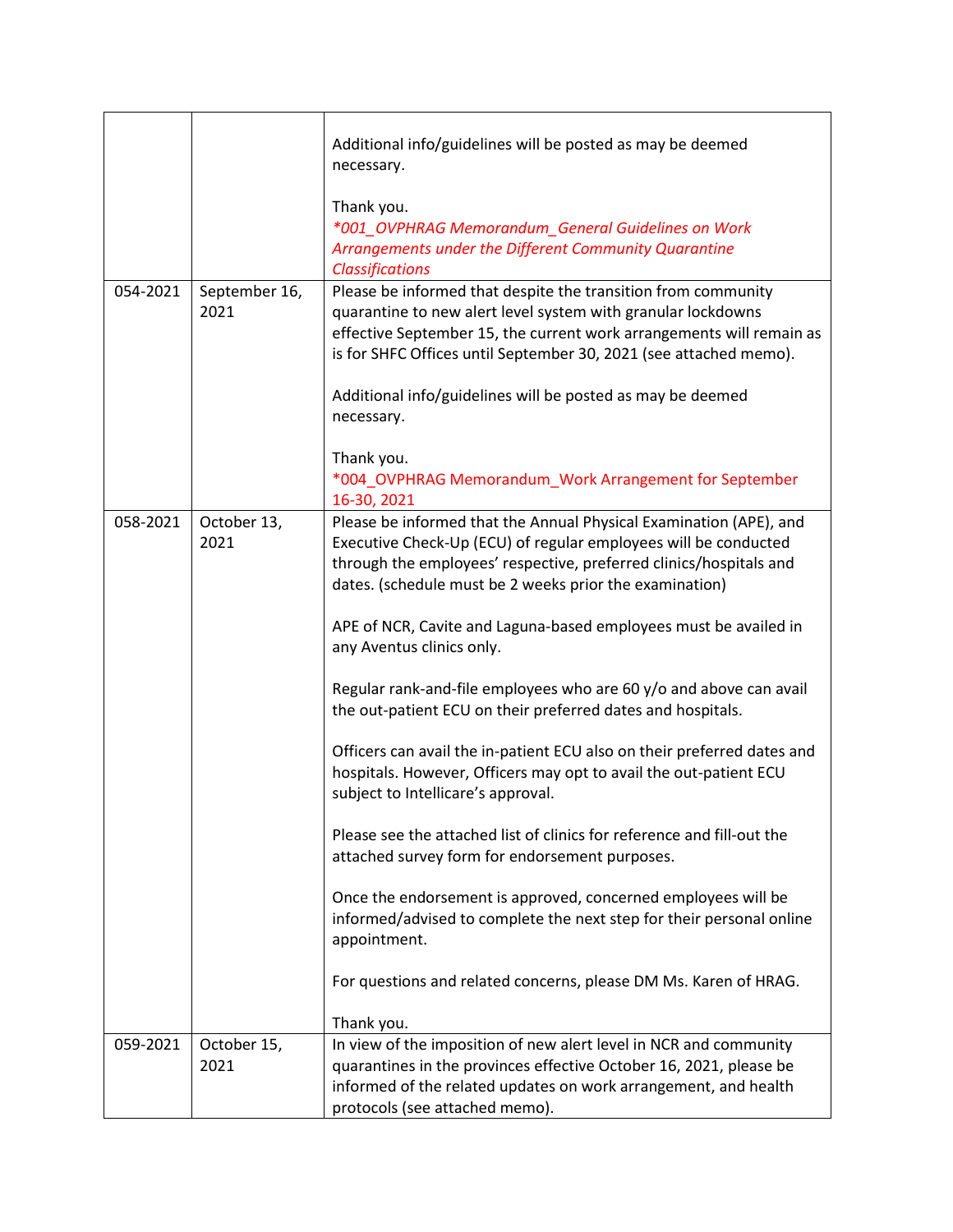|          |                      | Please also be informed that there will be no available shuttle services<br>effective October 18, 2021.                                                                                                                                                                                                                                                                                                                                                                                                                                                            |
|----------|----------------------|--------------------------------------------------------------------------------------------------------------------------------------------------------------------------------------------------------------------------------------------------------------------------------------------------------------------------------------------------------------------------------------------------------------------------------------------------------------------------------------------------------------------------------------------------------------------|
|          |                      | Additional info/guidelines will be posted as may be deemed<br>necessary.                                                                                                                                                                                                                                                                                                                                                                                                                                                                                           |
|          |                      | Thank you.<br>*097_Memorandum_Updates on SHFC Work Arrangement, Protocols<br>on SwabRT-PCR Testing and Home Quarantining                                                                                                                                                                                                                                                                                                                                                                                                                                           |
| 062-2021 | November 5,<br>2021  | In view of the de-escalation to Alert Level 2 in NCR and lowered<br>community quarantines in the provinces effective November 5, 2021,<br>please be advised that starting next week; we will follow the<br>applicable working arrangement, and health protocols. The onsite<br>workforce shall be increased to 50% capacity. Office schedule will be<br>from 8:00am - 5:00pm Mondays to Fridays, and all employees must<br>render at least 1 day per week of reporting to the office. (see attached<br>memo)                                                       |
|          |                      | Please also be advised that as agreed in the recent ManCom meeting,<br>all employees who wish to be exempted from forced leave/s will have<br>to submit their requests to their respective Group Heads. Group<br>Heads will recommend and justify the said requests to ManCom for<br>approval.                                                                                                                                                                                                                                                                     |
|          |                      | Thank you.                                                                                                                                                                                                                                                                                                                                                                                                                                                                                                                                                         |
| 071-2021 | December 13,<br>2021 | In connection with the Memorandum issued by Sec. Eduardo D. Del<br>Rosario of the Department of Human Settlements and Urban<br>Development dated December 22, 2021 regarding Work From Home<br>Arrangement on December 24, 2021, please be informed that SHFC<br>employees are encouraged to work from home to give ample time to<br>prepare for the holiday season, "except those who serve as frontliners<br>that provide humanitarian services".                                                                                                                |
|          |                      | Further, we wish to remind everyone to observe the following Safety<br>and Security procedures before leaving your departments/units this<br>weekend as recommended by the Property Management Office (First<br>e-Bank Corp.) in its Circular dated December 23, 2021:<br>Unplug all electrical equipment and appliances.<br>Switch off all lighting fixtures and Christmas lights.<br>Ensure that all faucets and water fixtures are closed to avoid<br>water leaks.<br>Ensure that cash vaults, drawers and other valuable items are<br>properly secured/locked. |
|          |                      | Close windows to prevent possible water penetration inside<br>the office when it rains.                                                                                                                                                                                                                                                                                                                                                                                                                                                                            |
|          |                      | For your guidance and compliance.                                                                                                                                                                                                                                                                                                                                                                                                                                                                                                                                  |